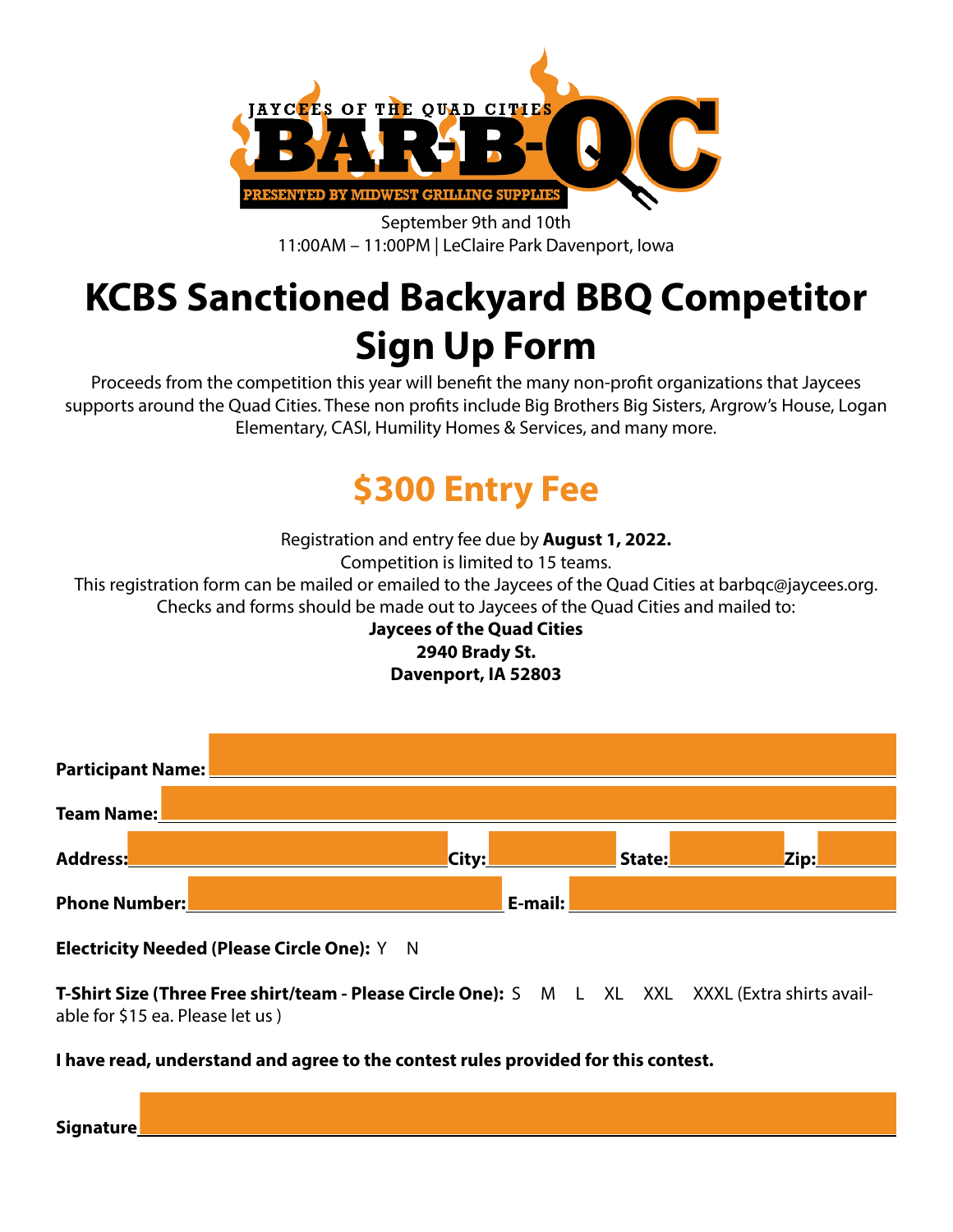# **Jaycees of the Quad Cities Bar-B-QC Rules and Regulations:**

- 1. All proceeds will benefit the Jaycees of the Quad Cities and the local non-profits they support.
- 2. The BBQ cook-off will be held rain or shine.
- 3. All entries must be received by **August 1st, 2022.**
- 4. The BBQ cook-off is a family friendly event and intended as a good-natured competition.
- 5. A maximum of 15 competitors will be allowed to compete.
- 6. You will required to follow Scott County Health department regulations.
- 7. Electricity will be provided for those needing it but please bring your own drop cord not to exceed 20 amp.
- 8. A volunteer will be onsite at 8am on Friday, September 9th.

### **Categories**

- 1. There will be three judged categories this year: Chicken, pork ribs, and pork.
- 2. You will be judged in each category by KCBS Backyard BBQ rules and regulations. KCBS BBQ standards will be followed.

### **Cooking Area**

- 1. Each competitor will be given a 14' X 16' space. All cooking facilities, rigs must fit within your team's contest space. Additional parking for vehicles will be available outside the contest area. All vehicles within the cooking area must have wheel blocks for all wheels. You will be stationed on a cemented area. Tent staking will not be an option.
- 2. Competitors are responsible for supplying their own grill, cooking equipment, tables and gloves, ice, and handwashing station.
- 3. No open burning is allowed. Each competitor must have a grill that contains fire, coals, or wood, and is raised off the ground.
- **4. BBQ entries must be cooked on-site and according to the KCBS Sanctioned Stand Alone Backyard BBQ Contest.**
- 5. Jaycees of the Quad Cities will not be held responsible for theft or damage to the equipment, or bodily injury of any kind.
- 6. The event organizer reserves the right to make additional rules and regulations as the situation warrants. Decisions of the event organizer are final.